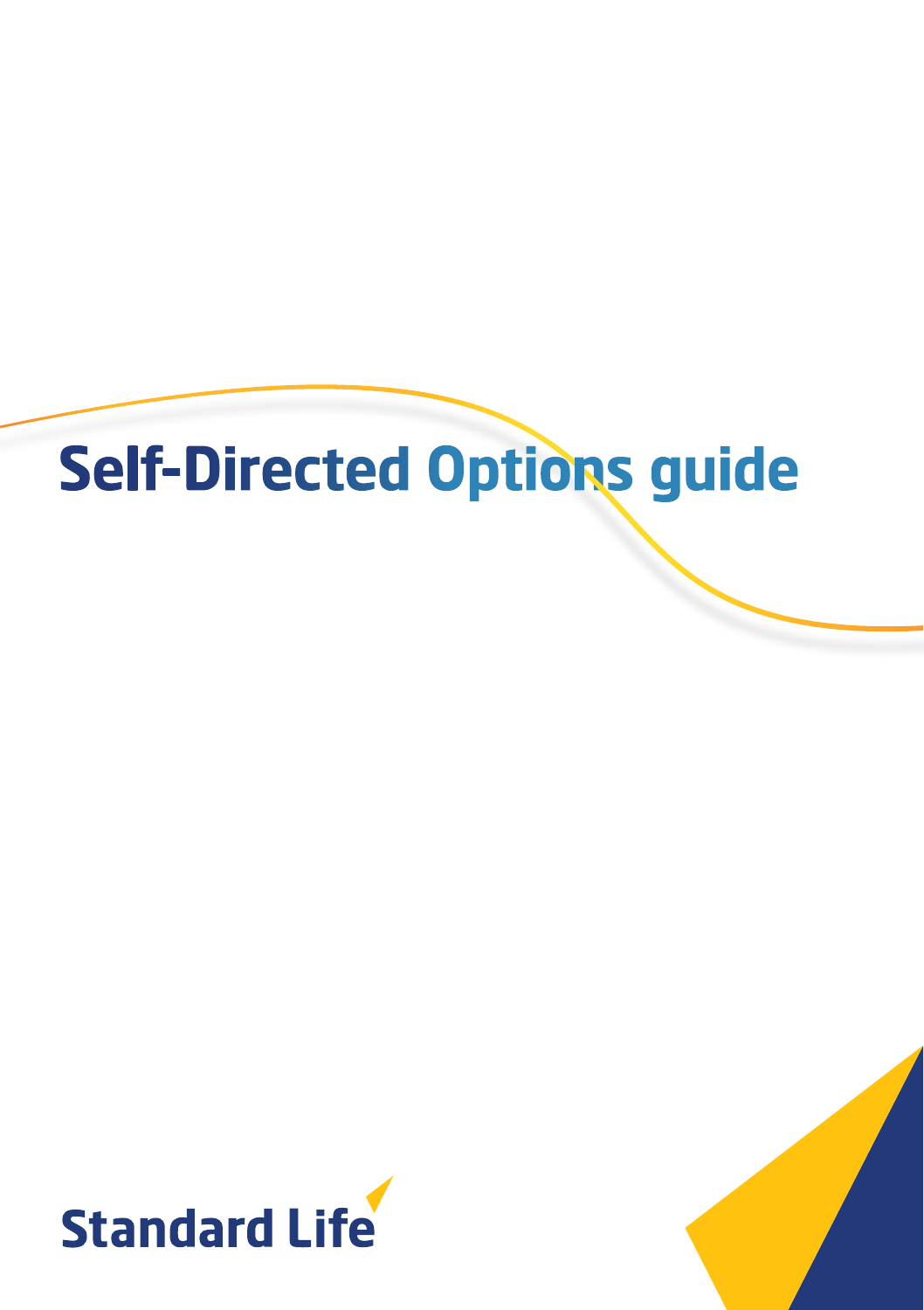### **Contents**

| 03 | Introduction                           |
|----|----------------------------------------|
| 04 | How do I access Self-Directed Options? |
| 05 | The policy cash account                |
| 06 | Deposits                               |
| 09 | Execution-only stockbroking            |
| 15 | In specie transfers                    |
| 15 | General information                    |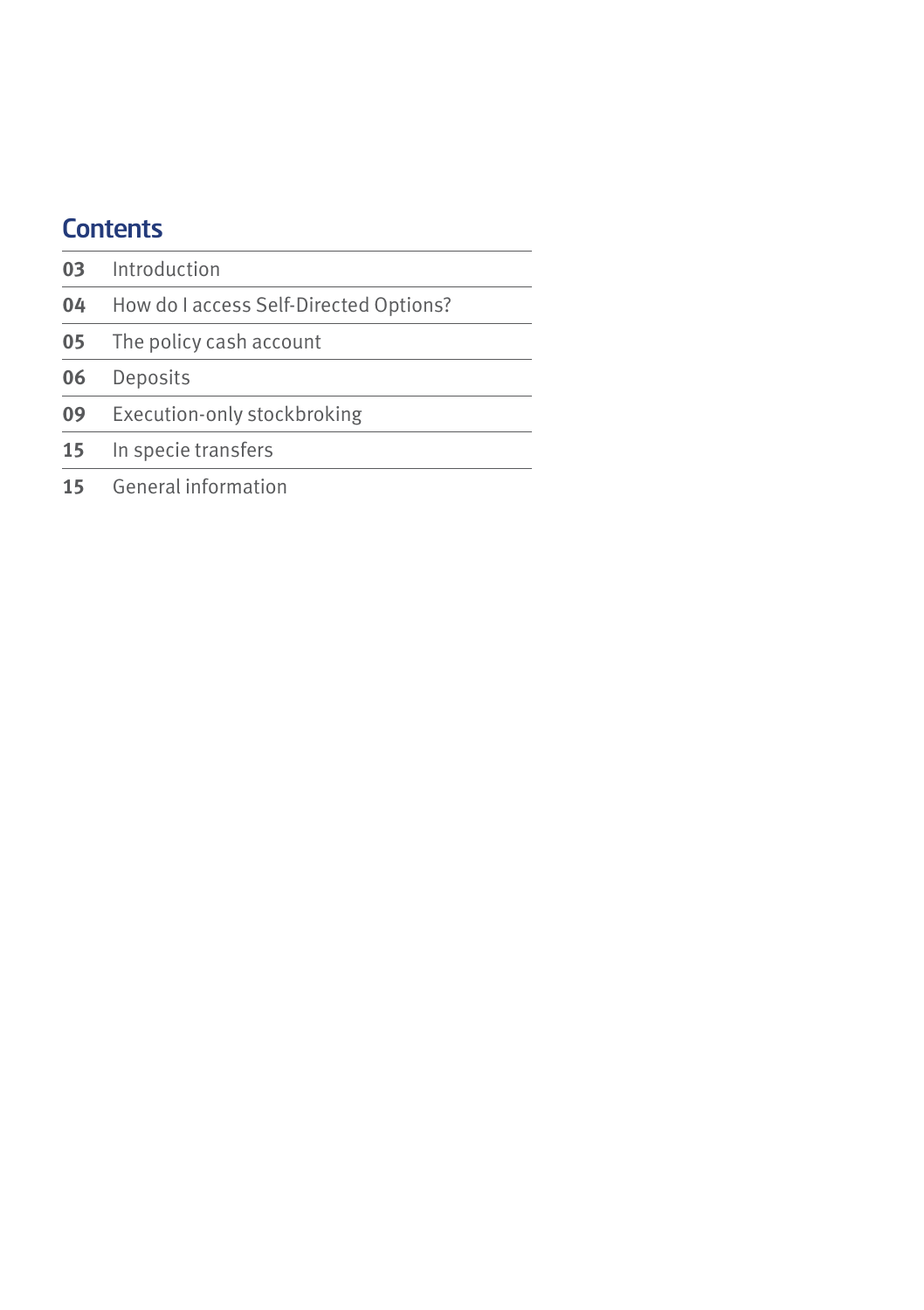### **Introduction**

The 'Self-Directed Options' are designed to allow you take more control of the investments you select for the Synergy product you have chosen.

The Investment Options guide (SYIO1) provides you with an overview of the options available. This Self-Directed Options guide describes, in more detail, how the 'Self-Directed Options' work and should be read with your Key Features document (Preliminary disclosure certificate for Synergy PRSA) and personal illustration.

The 'Self-Directed Options' are

- Deposits (including Fixed term, Demand and Structured)
- Execution-only stockbroking

We may offer other Self-Directed Options from time to time. For a current list of the available options, please contact your financial adviser or visit **www.standardlife.ie**

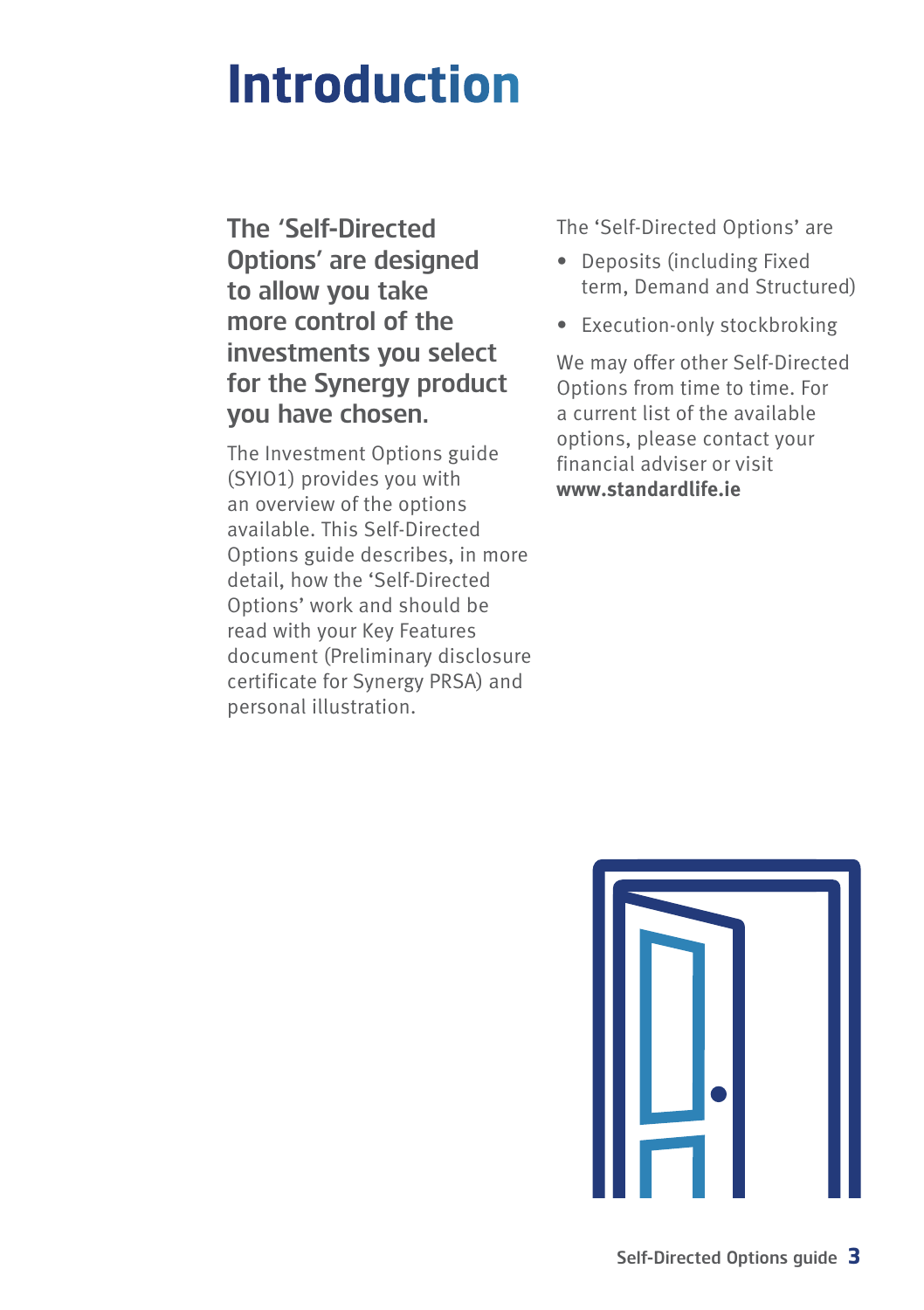## **How do I access Self-Directed Options?**

The Self-Directed Options are available through Synergy policies that started in July 2006 or later:

|                                              | <b>Self-Directed Options</b> |                                       |
|----------------------------------------------|------------------------------|---------------------------------------|
| <b>Synergy products</b>                      | <b>Deposits</b>              | <b>Execution-only</b><br>stockbroking |
| <b>Synergy Executive Pension</b>             | Yes                          | Yes                                   |
| <b>Synergy Personal Pension</b>              | Yes                          | Yes                                   |
| Synergy approved retirement funds            | Yes                          | Yes                                   |
| Synergy Portfolio approved retirement funds* | Yes                          | Yes                                   |
| Synergy Buy Out Bond                         | Yes                          | Yes                                   |
| <b>Synergy Investment Bond</b>               | Yes                          | <b>No</b>                             |
| Synergy Portfolio Bond*                      | <b>No</b>                    | N <sub>o</sub>                        |
| <b>Synergy PRSA</b>                          | $Y\rho S^{\Lambda}$          | $Yes**$                               |
| Synergy Regular Invest                       | Yes                          | <b>No</b>                             |

The Direct property investment option was withdrawn on 1 March 2021. Existing pension policies that are already invested in a Direct property can continue to do so, but must dispose of that property before retirement. For more information, talk to your financial adviser, read Your guide to Direct property (SYDPG) or contact our Property team on (01) 639 7140 or property\_team@standardlife.je^^

The charges and important information outlined in this guide will only apply if you wish to invest in a Self-Directed Option. They relate to services that will be provided by Standard Life and the providers of the Options in order to complete the purchase and for the ongoing administration of those assets.

**Warning: If you invest in these products you may lose some or all of the money you invest.**

**Warning: If you invest in a pension product you will not have any access to your money until you retire.**

**Warning: The value of your investment may go down as well as up.**

- \* Open to top ups only
- \*\* For permitted investments, see page 12
- ^ Structured deposits not currently available

^^ If you scan and email documents containing your personal information, be aware that there's no guarantee that any email you send us will be received, or that it will remain private and unaltered during internet transmission.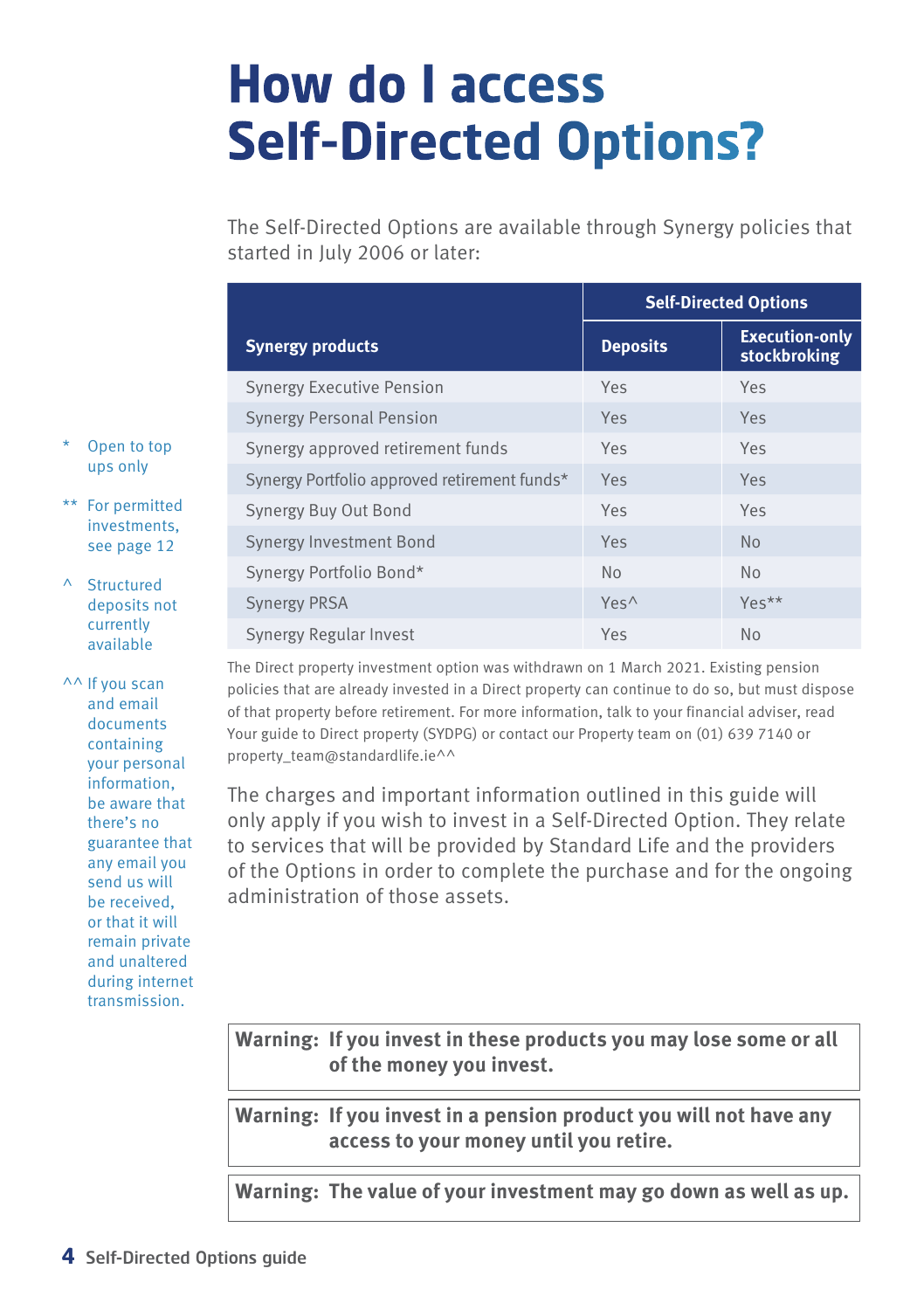### **The policy cash account**

If you invest in a 'Self-Directed Option' through your policy, a policy cash account will be set up to facilitate your Self-Directed Options, as well as to meet any charges and third party costs.

To meet those charges and costs we may limit the amount of your premium payments that can be invested in your chosen option. The amount depends on the product, options and charges applicable to your policy.

To find out the threshold amount that needs to be held in your policy cash account, contact us.

We aim to ensure that there is a sufficient amount held in your account to meet the charges associated with the Self-Directed Options and policy you have chosen and may review this on an on-going basis. It is your responsibility to ensure that enough money is held in the policy cash account to cover all charges and costs.

If the balance of your policy cash account is insufficient to cover these charges, we will ask you to make additional payments (if applicable) or to switch other assets to cover the charges. If the balance on your account remains insufficient, we may sell assets linked to your policy to cover the charges due.

A 1% per annum management charge applies to the value of the policy cash account and is deducted monthly in advance. Any money transfers from your policy cash account to your chosen Self-Directed Option provider may take up to five days to be completed, which may have an impact on interest rates received, and/or when investments you have chosen can be bought.

The policy cash account is in the name of Standard Life and provided by a third party deposit provider. The current provider is HSBC Bank plc.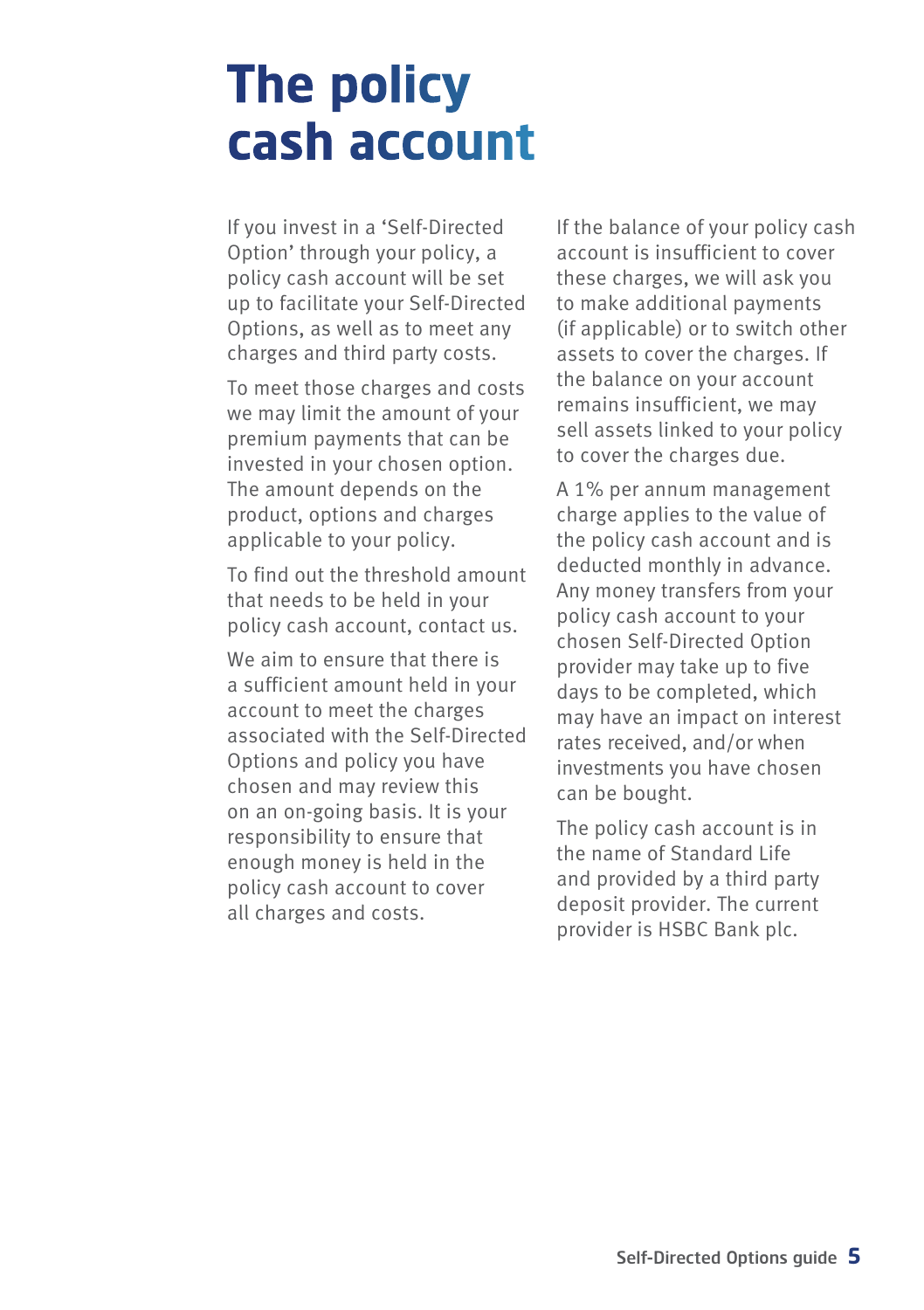### **Deposits**

We aim to offer a choice of deposits from a range of deposit providers. On your instruction, we'll transfer the amount to your chosen provider, provided there's an adequate balance in the policy cash account as outlined in **The policy cash account** section on page 5.

Deposits are subject to minimum investment requirements. You can find out more about these requirements by contacting your financial adviser, or visiting **www.standardlife.ie/deposits**

The interest rate you get is the rate available on the day your money is received by your chosen provider. You should take account of the time it may take us to transfer money to this provider, as outlined in **The policy cash account** section on page 4. Structured deposits will have different criteria, see the **structured deposits** section on page 8.

All deposits are subject to the terms and conditions Standard Life has entered into with the deposit provider you have chosen. For information on these terms and conditions, talk to your financial adviser or us.

A 1% per annum management charge applies to all deposits you have chosen and is deducted monthly in advance from the policy cash account. Standard Life may also charge for setting up a deposit, obtaining valuations for you, and for transferring money to and from your chosen provider in order to cover our reasonable administration costs in servicing this type of investment. If we introduce any new charges, we will give you at least one month's notice, explaining your options.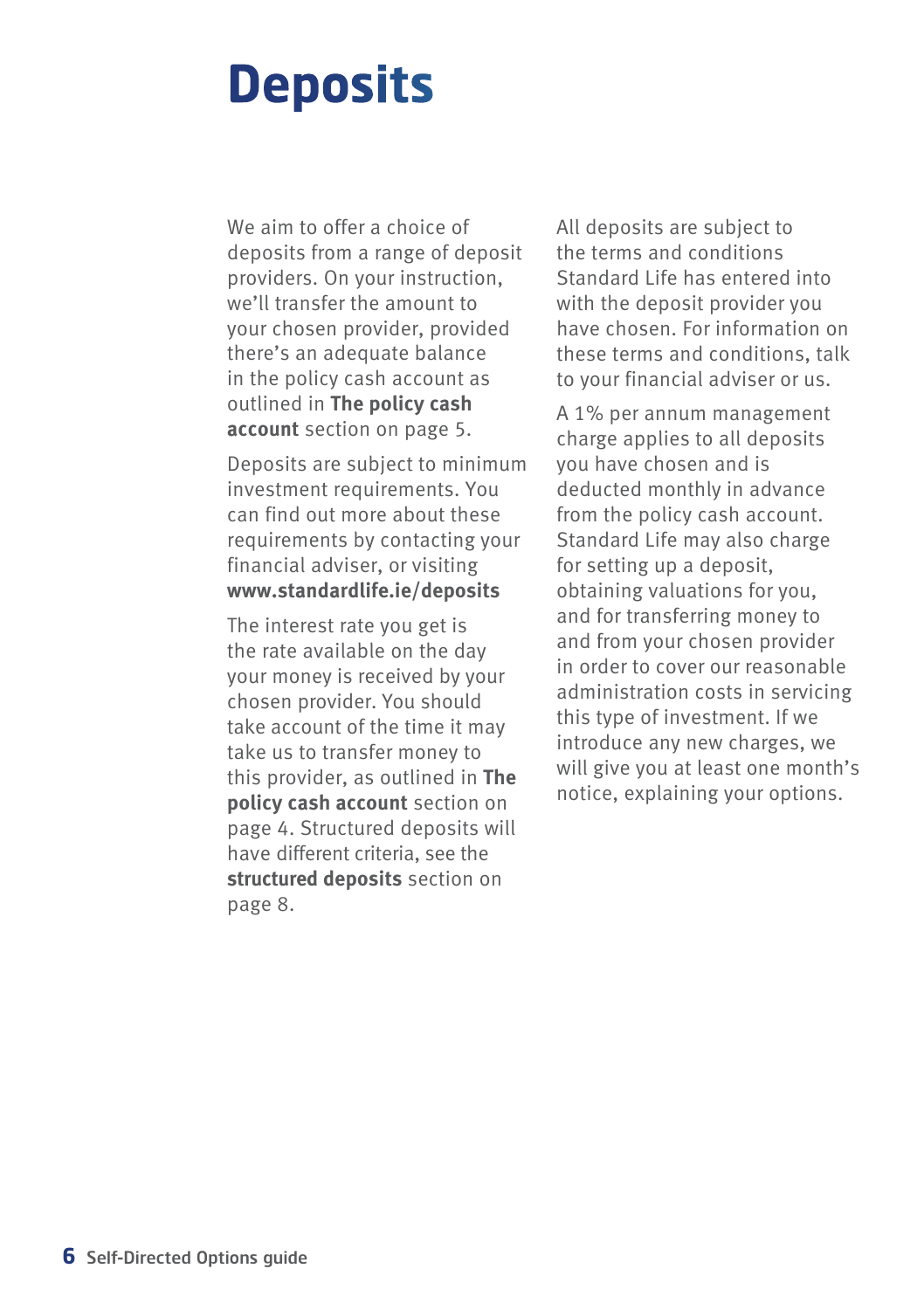#### **Demand**

Demand deposits have a variable interest rate. The interest rate can increase or decrease, at the discretion of the deposit provider.

#### **Fixed term**

Investments in fixed term deposits are contracted to remain invested for a set number of months or years. In exceptional circumstances, the deposit provider may allow an early withdrawal before its maturity and is likely to apply an early withdrawal charge. You should only choose fixed term deposits if you do not require money for the set term.

Consider events likely to take place, for example, your retirement, as this may influence the term you may want to invest for. At the end of the fixed term, your deposit will be credited to your policy cash account.

For a current list of deposit providers, deposits, rates and minimum requirements, visit **www.standardlife.ie/deposits**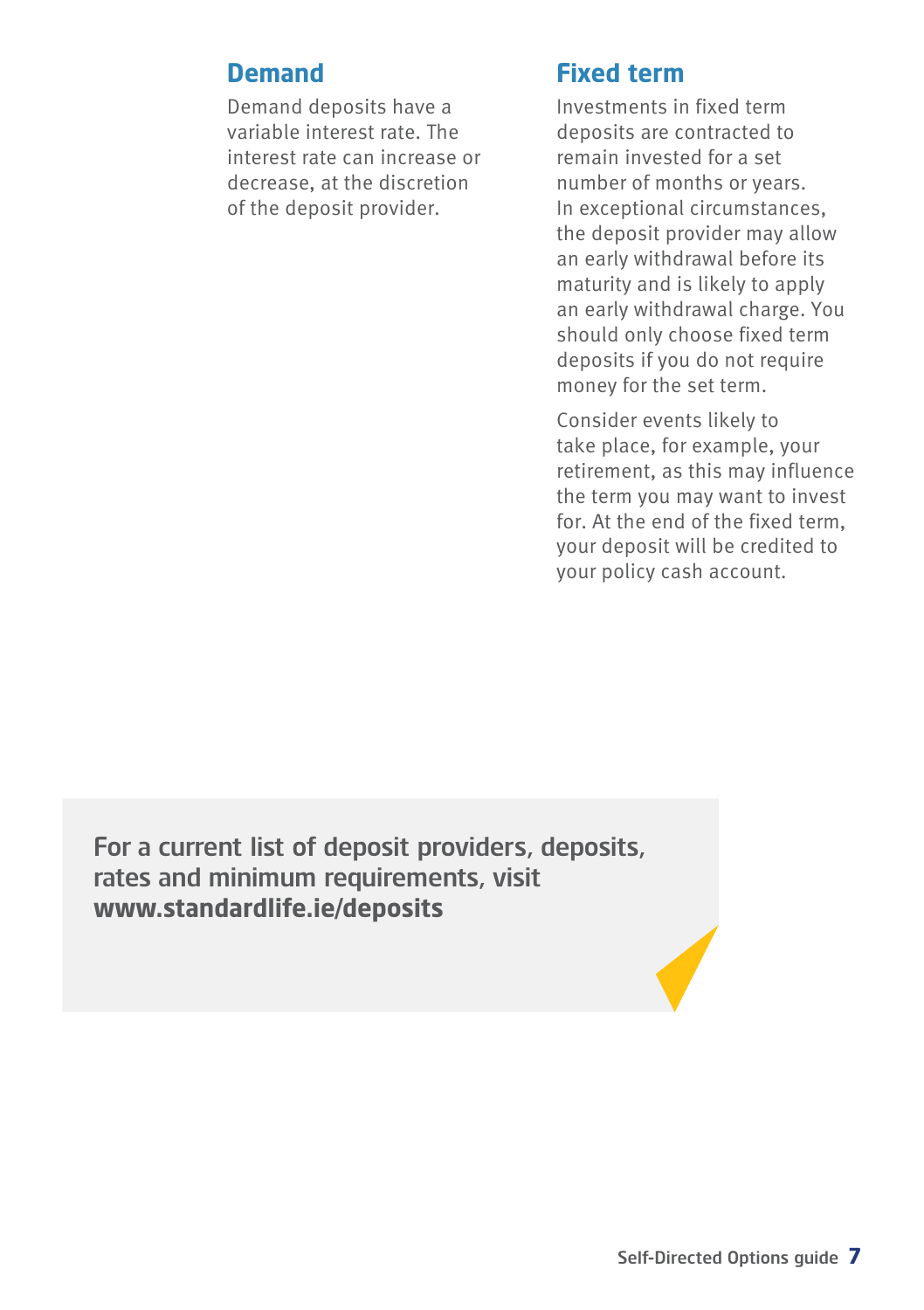#### **Structured deposits**

Structured deposits are fixed term deposits which offer a minimum return of the original investment at maturity and the potential for an additional return linked to the performance of an underlying index or product. They are sometimes called tracker bonds.

Structured deposits have a fixed term. In exceptional circumstances, the deposit provider may allow an early withdrawal before its maturity and is likely to apply an early withdrawal charge.

This may mean that you will receive less than your original investment amount. Consider events likely to take place and your need to access your investment, for example, your retirement, regular income withdrawals, as these may influence the amount you choose to invest. You should only choose a structured deposit if you do not require money for the set term.

If you apply to invest in a structured deposit during its

offer period, the investment amount may be held by the deposit provider in a non-interest paying holding account until the commencement date of that structured deposit.

In the event that the structured deposit provider cancels the product due to undersubscription or any other reason, Standard Life will return the deposit to your policy cash account.

A structured deposit may provide some capital security at the maturity date against market falls, but you will not get the full benefit of market rises (your return is likely to be capped). Any capital security is provided by a third party (counterparty), usually the deposit provider. If that provider is unable to meet any claims against it (defaults), we will not be held liable for any loss suffered by you.

At various times, we may have structured deposits available for investment. For a current list of the available structured deposits, and their terms, please contact your financial adviser.

| Warning: The value of your investment may go down as well as up.<br>You may get back less than you invest.                            |
|---------------------------------------------------------------------------------------------------------------------------------------|
| Warning: If you invest in a structured deposit you could lose some<br>of the money you invest.                                        |
| Warning: If you cash in a structured deposit before its maturity<br>date you may lose some or all of the money you invest.            |
| Warning: If you invest in a structured deposit you will not have any<br>access to your money for the term of that structured deposit. |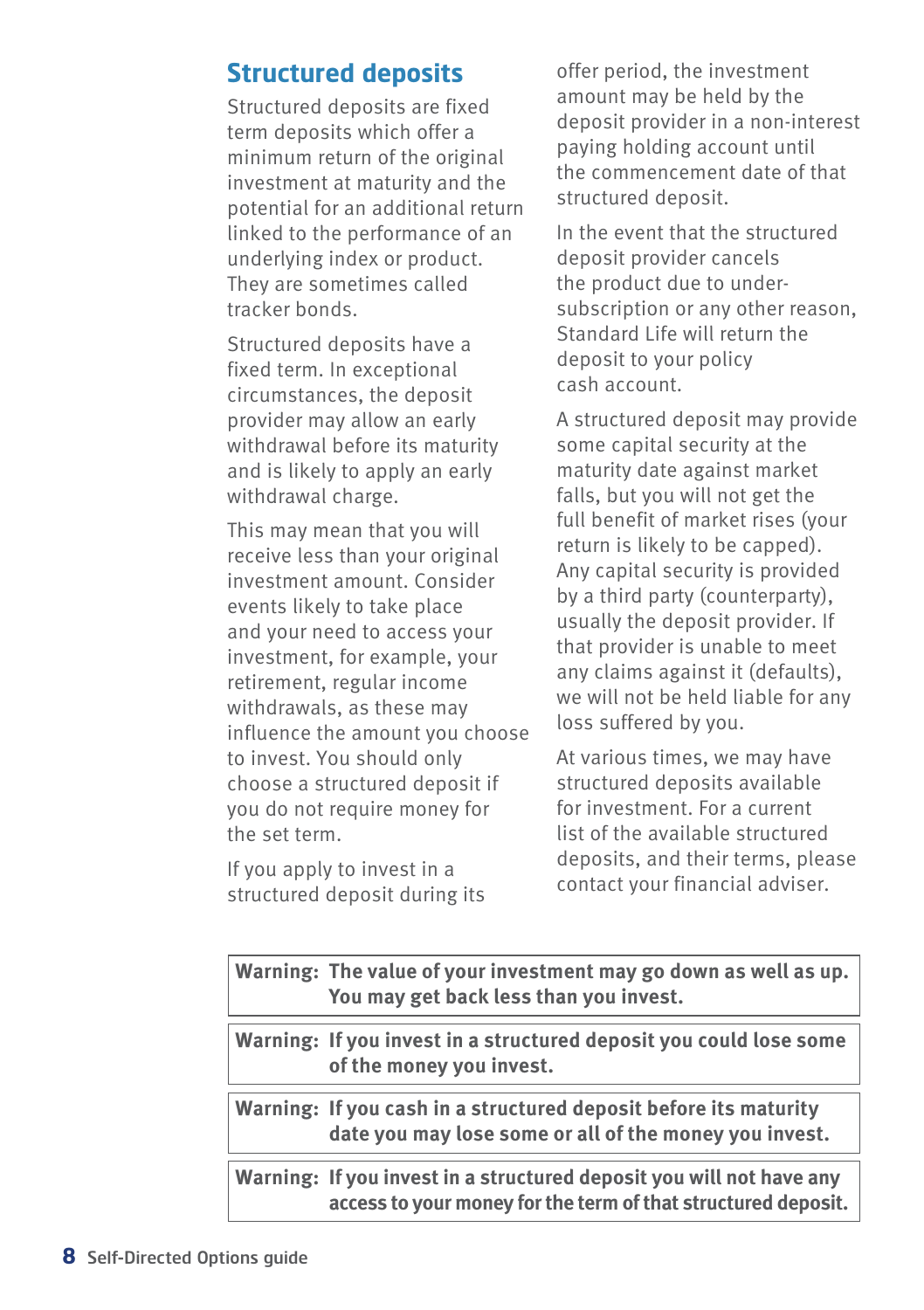### **Execution-only stockbroking**

Standard Life offers you the opportunity to invest in a choice of quoted shares, government and corporate bonds, exchange traded funds (ETFs) and other securities, through Stocktrade, an execution only stockbroker. Stocktrade doesn't offer investment advice, but instead carries out deals and settles transactions for you, based on the investment decisions you make yourself or with your financial adviser.

Appointing Stocktrade as your execution-only stockbroker allows you to control and manage your own share portfolio. Stocktrade, based in Dundee, Scotland, is a brand name of the Embark Group (www.embarkgroup.co.uk).

Stocktrade's client terms and conditions, and third party investment account service guide, Standard Life is the SIPP Provider, and your policy is referred to as a SIPP.

On your instructions we'll open an account and transfer the amount you requested to Stocktrade, subject to you maintaining an adequate balance in the policy cash account as outlined in the policy cash account section on page 5.

Stocktrade will send you a welcome letter with a dealing code. You can then start dealing once the trading requirements and money transfer to Stocktrade are complete. You you will only be able to buy assets that are traded through Crest/Euroclear.

You can deal online or by phone. Stocktrade's hours are Monday to Friday from 8.00am to 9.00pm (except English bank holidays) and their number is **(01) 639 7200**. The markets you will be able to access during these times will vary, for example, you can only trade on the Irish and UK stock markets between 8am and 4.30pm. The US and Canadian market are open from 2.30pm to 9.00pm GMT. You must act within the terms and conditions set by Stocktrade and Standard Life.

Stocktrade's charges are set out on page 10. Stocktrade may change these charges, or introduce new charges. If they do, we'll inform you.

**Warning: This product may be affected by changes in currency exchange rates.**

**Warning: The value of your investment may go down as well as up.**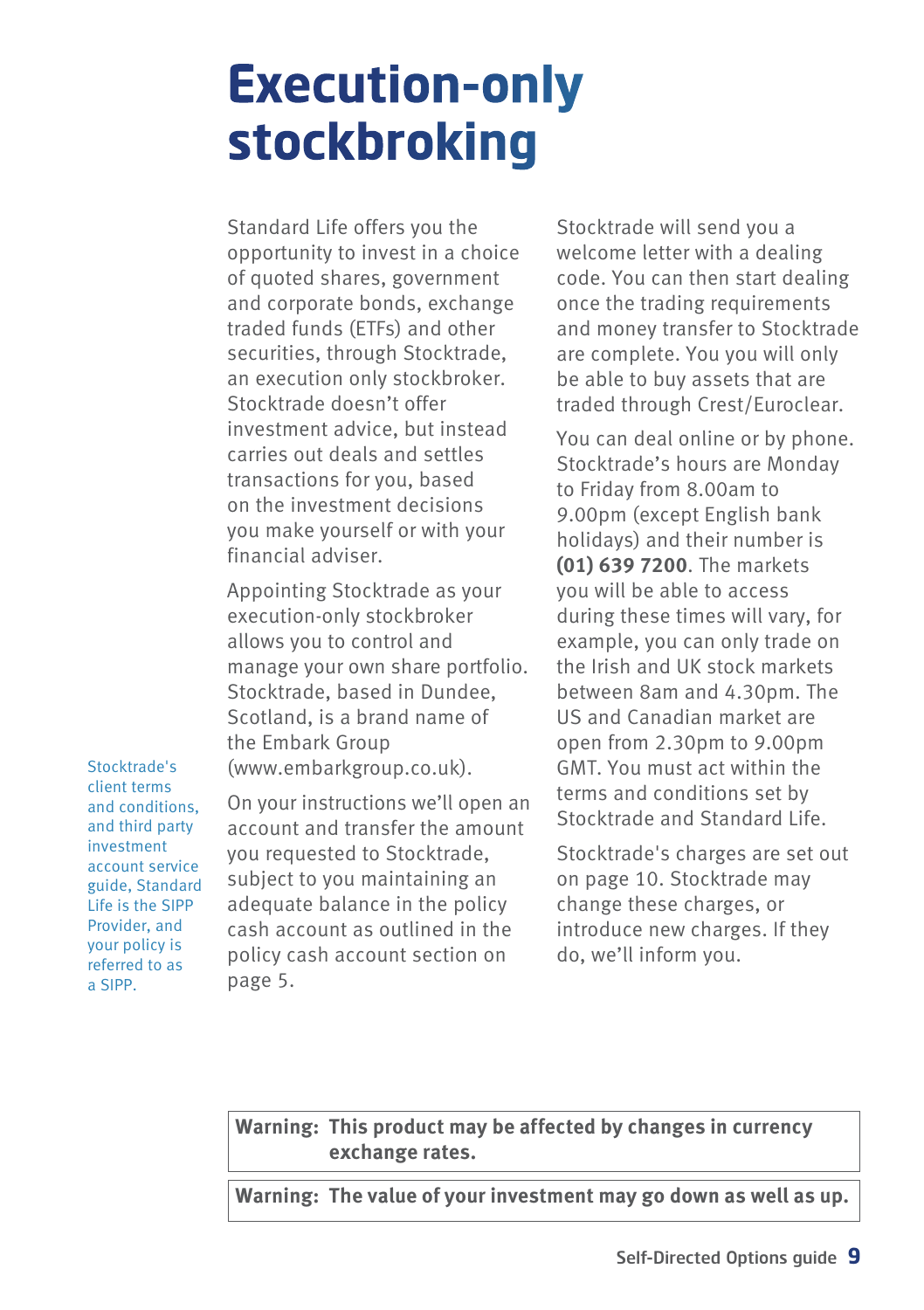#### **Stocktrade's charges**

| <b>Account Charge</b><br>(does not apply to PRSA)    | €90 per annum payable quarterly (€22.50) in January,<br>April, July and October                                                                                                                                                                                     |
|------------------------------------------------------|---------------------------------------------------------------------------------------------------------------------------------------------------------------------------------------------------------------------------------------------------------------------|
| <b>Transaction Charge</b>                            | 0.3% of transaction cost subject to a minimum of $\epsilon$ 20 and<br>a maximum of €100. An additional charge of €40 per trade<br>applies where a trade is requested by phone, email or fax                                                                         |
| <b>Government Stamp Duty</b>                         | UK securities $-0.5%$ of the purchase price<br>Irish securities $-1\%$ on the purchase price. For levies<br>applied to trades in other countries, contact Stocktrade                                                                                                |
| <b>Irish Takeover Panel</b><br>(ITP) Levy            | €1.25 where the consideration exceeds €12,500<br>in respect of companies incorporated in Ireland                                                                                                                                                                    |
| Panel for Takeovers and<br><b>Mergers (PTM) levy</b> | £1.00 where the consideration exceeds £10,000<br>in respect of companies incorporated in UK, Channel<br>Islands or Isle of Man                                                                                                                                      |
| <b>Exit Charge</b>                                   | Applies when securities are being transferred from<br>Stocktrade to another broker/custodian. €20 per line of UK<br>stock. For all other stock, the charge is €120. This charge<br>also applies for withdrawing stock into certified form                           |
| <b>Foreign Dealing Charge</b>                        | Any purchase or sales which exclusively settle outside<br>of CREST or require to be held by an overseas custodian<br>will attract a settlement charge of €70. You'll be told if<br>this charge applies by Stocktrade before they accept your<br>instruction to deal |
| <b>Cross Border Charge</b>                           | A charge of $E$ 150 per transaction will apply for moving a local<br>international stock into a CREST Depository Interest (CDI)                                                                                                                                     |

Stocktrade apply a margin (the 'house rate') to foreign exchange transactions. The table below shows the tiered rates for Euro transactions.

| <b>Transaction value</b> | <b>House rate</b> |
|--------------------------|-------------------|
| €0 - 24,999              | 1.5%              |
| €25,000 - 49,999         | 1%                |
| €50,000 - 99,999         | 0.5%              |
| €100,000 upwards         | 0.35%             |

For Sterling and US transactions, the currency equivalent of the Euro transaction value applies. For other currencies, please contact Stocktrade for the relevant rates.

Stocktrade's charges may also be subject to VAT and other taxes or levies. Laws and tax rules may change in the future.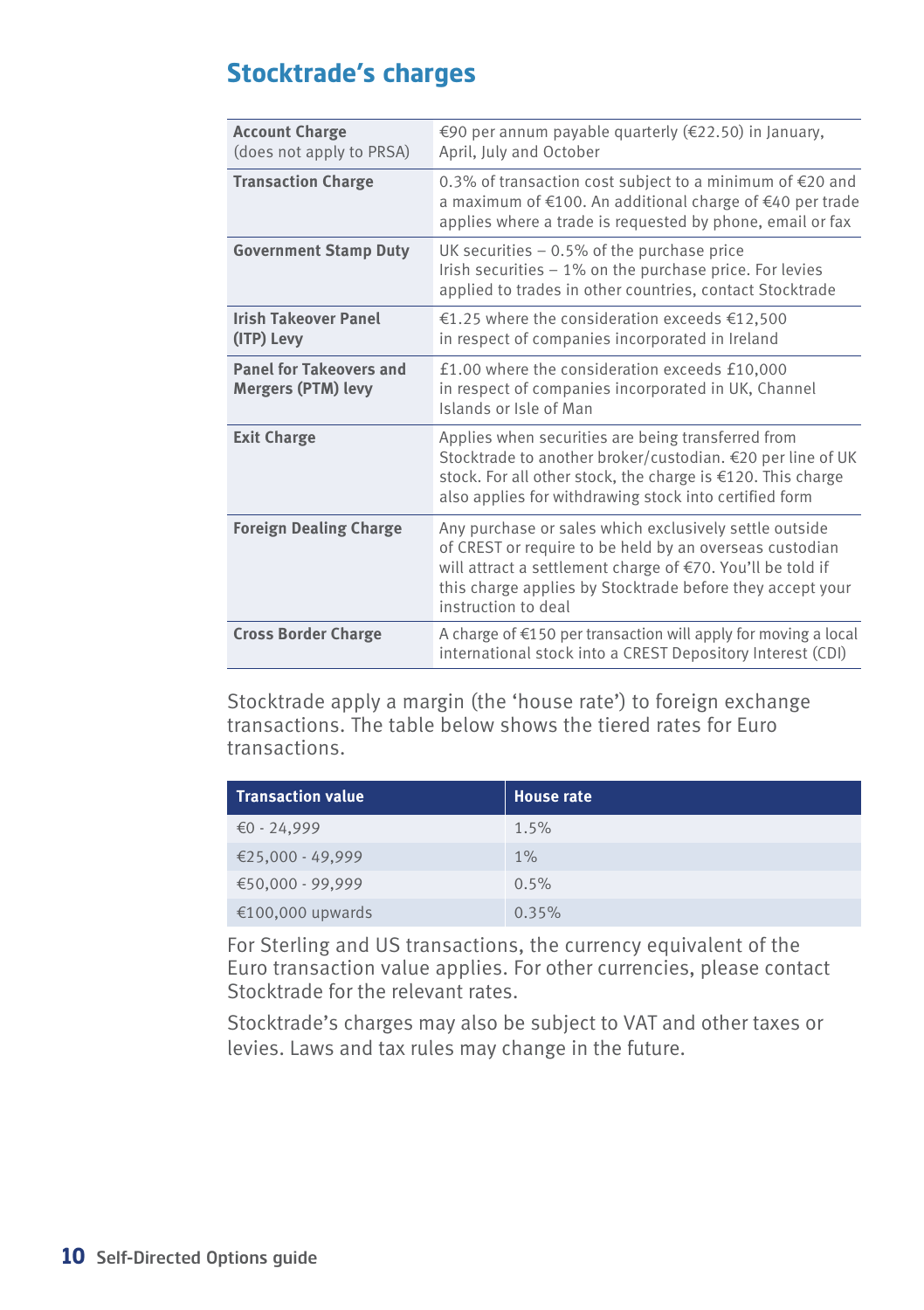#### **Permitted investments for**

- Synergy Executive Pension
- Synergy Personal Pension
- Synergy Buy Out Bond
- Synergy Approved Retirement Fund and
- Synergy Portfolio Approved Retirement Fund

| <b>Direct Equities</b>                                 | • Irish and UK equities must be traded as CREST Depository<br>Interests (CDIs). US and European equities are to be held<br>in safe custody by an appointed custodian.                                                                                                                                                                                                                                                                                                                                                                                                                         |
|--------------------------------------------------------|-----------------------------------------------------------------------------------------------------------------------------------------------------------------------------------------------------------------------------------------------------------------------------------------------------------------------------------------------------------------------------------------------------------------------------------------------------------------------------------------------------------------------------------------------------------------------------------------------|
| <b>Investment Trusts</b>                               | $\bullet$ OEICs<br>• Unit Trusts<br>· SICAVs<br>Investments must be 'permitted links' in their own right.<br>In summary this means:<br>• All vehicles must be subject to regulation<br>• Non-UCITS OEICS are prohibited<br>• Unit Trusts that hold property directly are prohibited                                                                                                                                                                                                                                                                                                           |
| <b>Collective investment</b>                           | • Undertaking for collective investments in transferable<br>securities (UCITS) schemes falling within the EU's UCITS<br>Directive 85/611<br>• Exchange traded funds admitted to the London Stock<br>Exchange or another list maintained by a competent<br>authority in another EEA state (Official List) or HMRC<br>recognised stock exchange<br>These assets are allowed provided that the prices are<br>updated at least quarterly and can be realised within 90<br>days either with the issuer/provider or freely transferable<br>to another person eligible to invest in that investment. |
| <b>Fixed interest securities</b>                       | Minimum rating must be Investment Grade. If the bond<br>$\bullet$<br>is downgraded beyond Investment Grade, it must be<br>disposed of within 18 months.                                                                                                                                                                                                                                                                                                                                                                                                                                       |
| <b>Permanent Interest</b><br><b>Bearing Securities</b> |                                                                                                                                                                                                                                                                                                                                                                                                                                                                                                                                                                                               |
| <b>Convertible Stock</b>                               | · Must be investment grade                                                                                                                                                                                                                                                                                                                                                                                                                                                                                                                                                                    |
| <b>Depositary Interests</b>                            |                                                                                                                                                                                                                                                                                                                                                                                                                                                                                                                                                                                               |
| You can't invest in                                    | • Contracts for Difference<br>• Writing Options/Derivatives<br>• Warrants<br>• Futures and Options (Derivatives)<br>• Non-UCITS OEICS<br>• Unit Trusts that hold property<br>• For Synergy Executive Pensions only: Investment funds<br>which hold property directly<br>• Investments that cannot be dealt and settled within Crest<br>or Euroclear. That includes Far East, Australian or South<br>African investments.                                                                                                                                                                      |

#### **Notes**

- 1 Any investment capable of creating a liability beyond the level of the initial investment is prohibited.
- 2. All instruments must be traded on a Recognised Stock Exchange.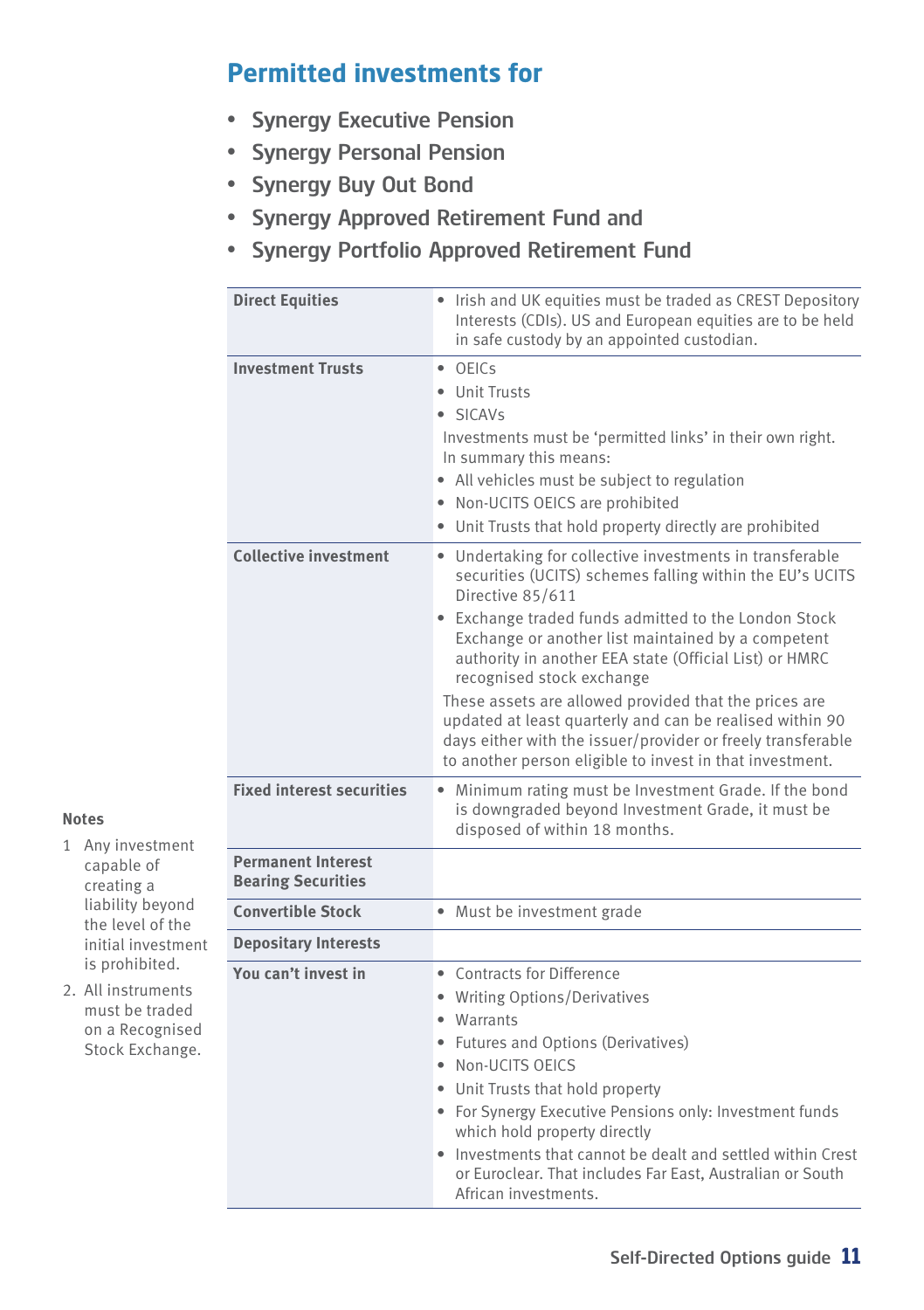### **Permitted investments for**

#### • Synergy PRSA

| <b>Direct Equities</b>                                                       | Irish and UK equities must be traded as CREST Depository<br>Interests (CDIs). US and European equities are to be held<br>in safe custody by an appointed custodian.                                                                                                                                                                                                                                               |  |
|------------------------------------------------------------------------------|-------------------------------------------------------------------------------------------------------------------------------------------------------------------------------------------------------------------------------------------------------------------------------------------------------------------------------------------------------------------------------------------------------------------|--|
| <b>Fixed interest securities,</b><br>debenture stock and<br>other loan stock | • Minimum rating must be Investment Grade. If the bond<br>is downgraded beyond Investment Grade, it must be<br>disposed of within 18 months.                                                                                                                                                                                                                                                                      |  |
| <b>Permanent Interest</b><br><b>Bearing Securities</b>                       |                                                                                                                                                                                                                                                                                                                                                                                                                   |  |
| <b>Convertible Stock</b>                                                     | • Must be investment grade                                                                                                                                                                                                                                                                                                                                                                                        |  |
| <b>Depositary Interests</b>                                                  |                                                                                                                                                                                                                                                                                                                                                                                                                   |  |
| You can't invest in                                                          | Contracts for Difference<br>٠<br><b>Writing Options/Derivatives</b><br>Warrants<br>٠<br>Futures and Options (Derivatives)<br>Non-UCITS OEICS<br>Investment Trusts - OEICs, Unit Trusts, SICAVs<br>Exchange traded funds<br>Investments which have an underlying annual<br>management charge such as Exchange Traded Funds<br>(ETFs) or unit trusts are not allowed as an investment<br>option through Stocktrade. |  |

#### **Notes**

- 1 Any investment capable of creating a liability beyond the level of the initial investment is prohibited.
- 2. All instruments must be traded on a Recognised Stock Exchange.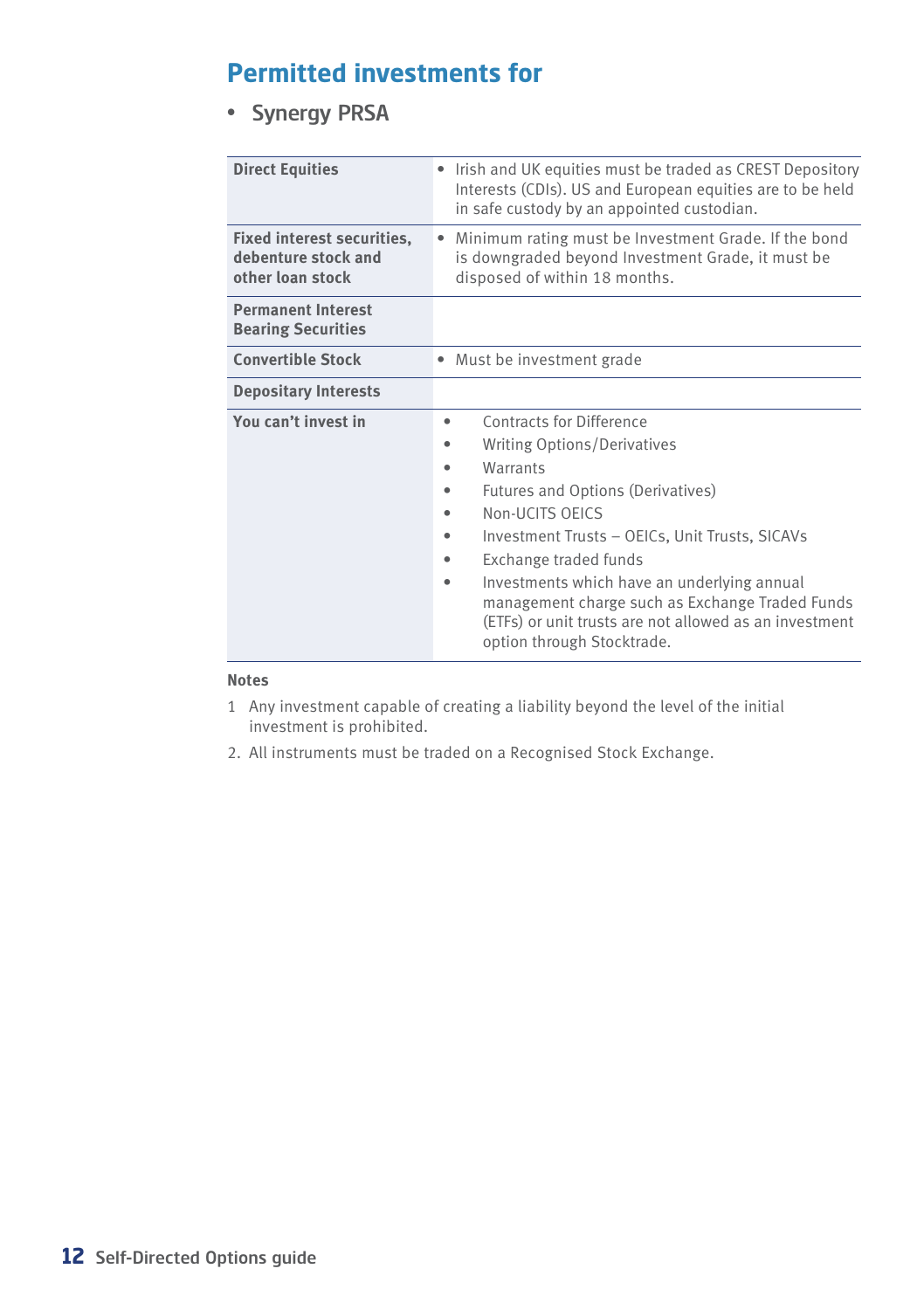You can select the investments within the limits outlined on pages 11 and 12. We must comply with the law, so we reserve the right to override or cancel investments which may be proposed by you to the execution-only stockbroker. We will not be liable or responsible for any loss or missed profit incurred by you if we don't agree to buy a particular asset.

The costs and charges you incur will depend on your choice of investments. Your policy may incur transaction and on-going costs in relation to certain assets. These may also include charges, payable to third parties (such as fund managers). You should ensure you understand the impact of all costs, charges and risks associated with an asset before you instruct Stocktrade.

Investments made through Stocktrade may become liable to tax. Where tax is due under these investments, this will be paid to the relevant tax authority.

This might be done with the investment you have chosen, and therefore reflected in the investment values. Foreign withholding tax may be deducted in relation to income gains on certain assets.

Where dividend payments are received on shares held through Stocktrade, these may be liable to tax. Standard Life will try and get dividends from Irish companies gross of withholding tax. This may be arranged by obtaining relief at source or by reclaiming the withholding tax. Standard Life will also try to get tax relief at source in relation to dividends paid from companies in the USA in order to minimise the withholding tax amount deducted from any US-derived dividends. For other jurisdictions, we will not seek relief at source and the domestic rate of tax will be applied. Where this is the case, Standard Life will not reclaim withholding tax.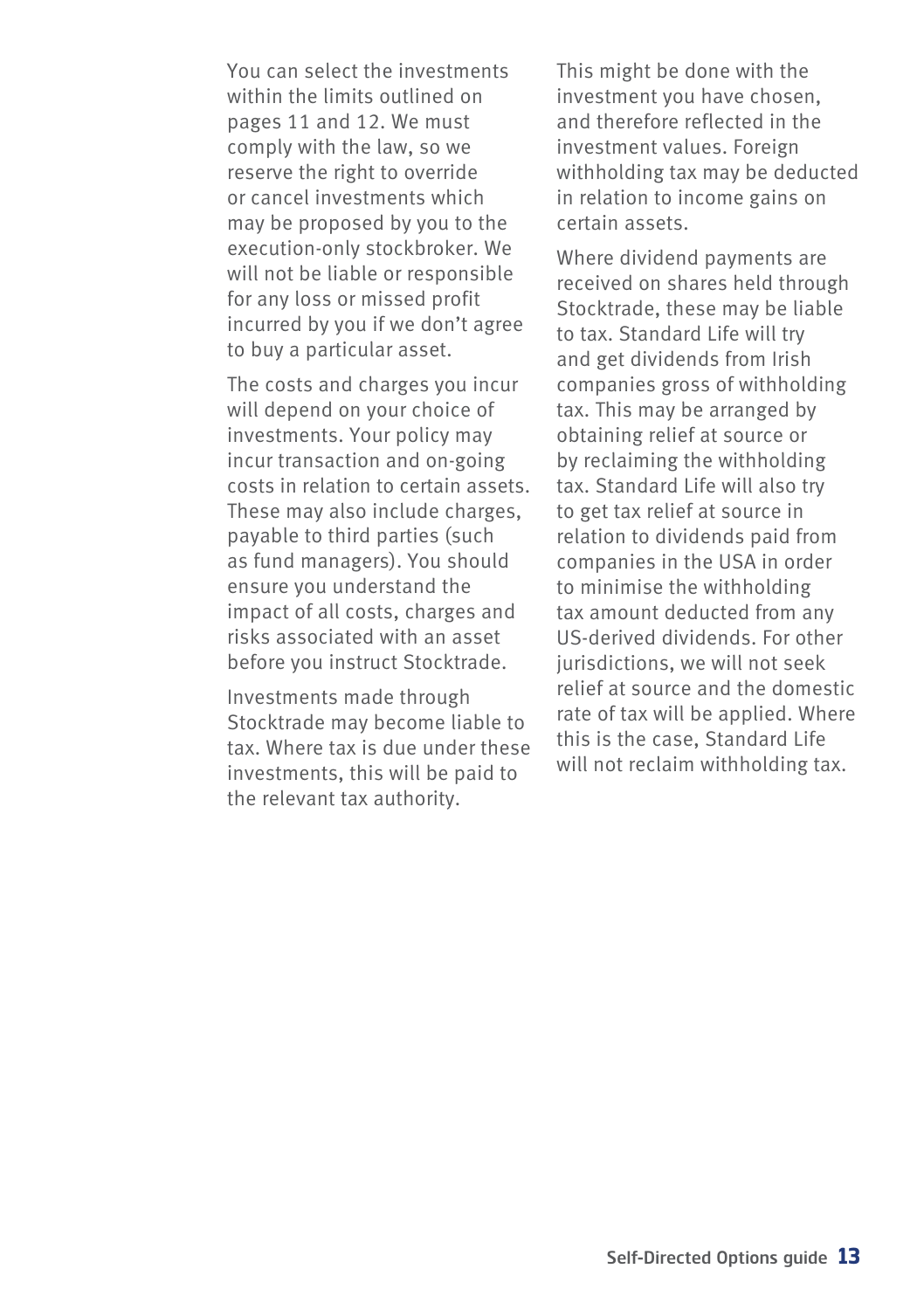From time to time, there may be requirements imposed by Standard Life and/or Stocktrade for dealing in certain assets. These may include, but are not limited to, anti-money laundering requirements and certificates of appropriateness to assess suitability for dealing in certain assets. If such information and/ or documents are required, they may delay dealing in your chosen assets, or, in the case that Stocktrade deem you are not suitable to buy those assets, restrict you from dealing in them altogether.

A 1% per annum management charge applies to the amount held in the Execution-only stockbroking account and is deducted monthly from the policy cash account.

Standard Life may also charge for setting up a Stockbroking account, obtaining valuations for you and for sending or receiving money to and from the Execution-only stockbroker, in order to cover our reasonable administration costs in servicing this type of investment. We will provide you with at least one month's notice, explaining your options, if we introduce any new charges.

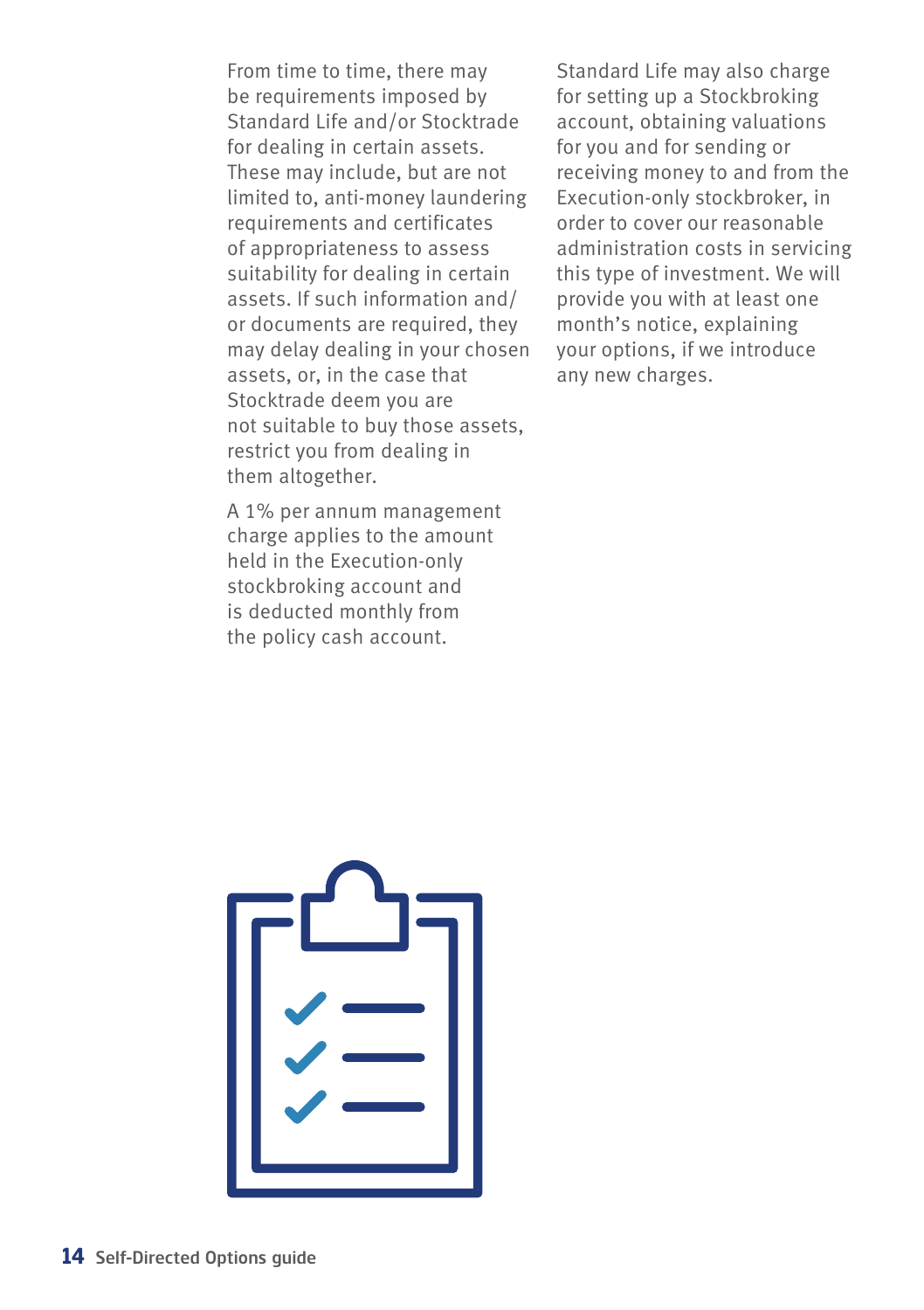## **In specie transfers**

You may already hold securities through another life or pensions arrangement and want to transfer their ownership without selling them, to make them an asset of your Standard Life Synergy policy.

On a case by case basis, we will assess requests for in specie transfers but we may not accept them. We won't facilitate in specie transfers of deposits or a property.

### **General information**

Standard Life may from time to time replace, remove or add third party providers linked to your policy.

We are not responsible for the performance or solvency of the providers of the Self-Directed Options. We will also not be held liable for any loss suffered by you in the event that any provider of the Self-Directed Options or policy cash account is unable to meet any claims against it (defaults).

This means that you bear the risk in the event of default of a provider of the Self-Directed Options or the policy cash account.

The value of your investment may go down as well as up. These investment options may be affected by changes in currency exchange rates.

The information in this document is as at December 2021.

This document is not an advertisement. A decision to invest should not be based on the information in it. Please talk to your financial adviser for more information, or if you need an explanation of the terms used.